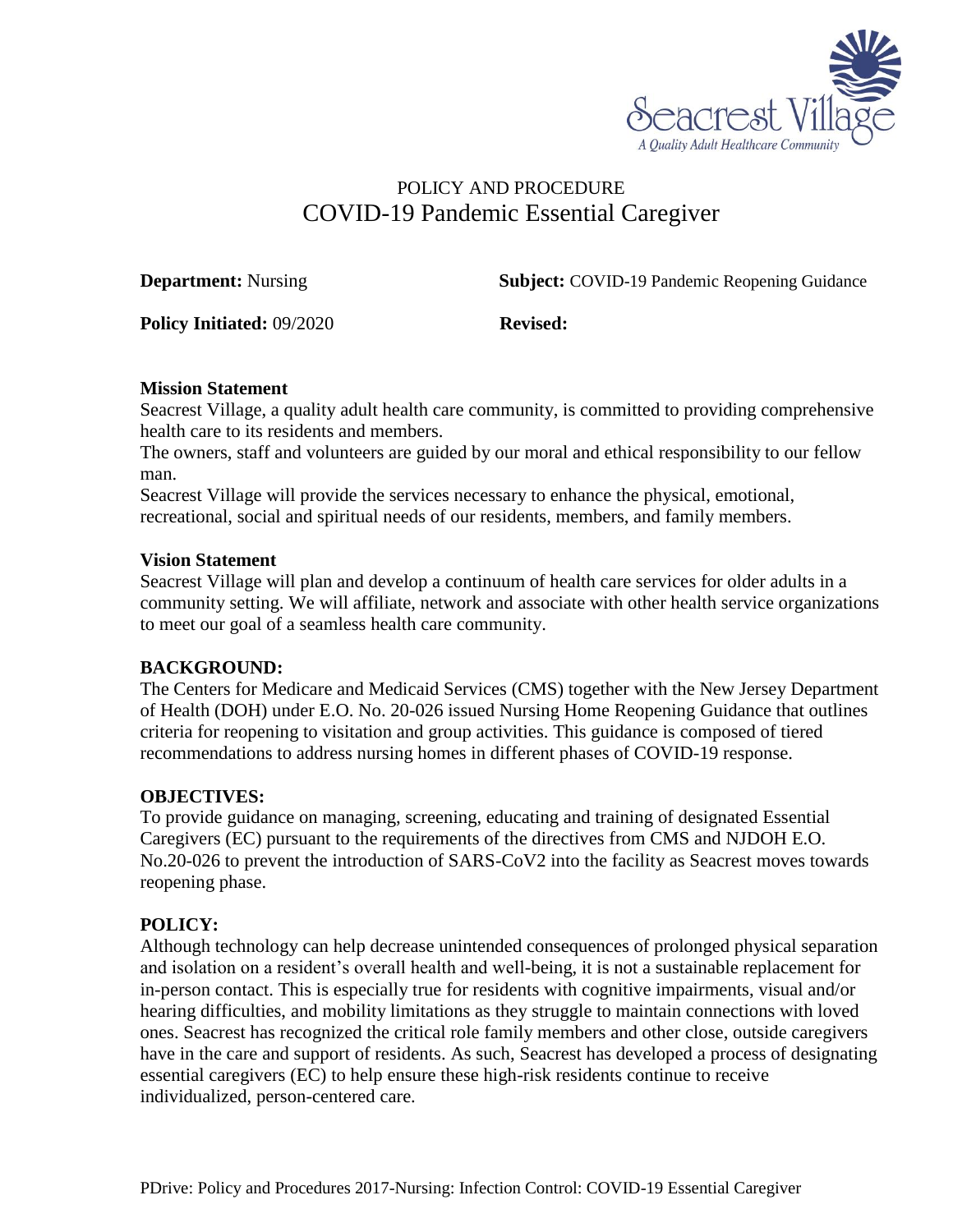## **PROCEDURES:**

## **A. Designating Essential Caregivers**

- 1. All residents may receive Essential Caregiver visitation, except for those residents in a 14-day quarantine period, positive for COVID-19, and have not yet met the criteria for the discontinuation of isolation.
- 2. Seacrest staff members must consult the resident or the resident's responsible parties about the resident's wishes or best interests to determine whom to designate as the Essential Caregiver.
- 3. Those interested in serving as Essential Caregivers must complete the "Seacrest Essential Caregiver Application." The Administrator, in collaboration with the Director of Nursing or the Social Worker, will approve or deny the application to serve as an Essential Caregiver.
- 4. Both the resident and Essential Caregiver must sign the "Seacrest Village Visit Rules, Informed Consent, Hold Harmless, & Release Regarding COVID-19" and "Seacrest Village Essential Caregiver Agreement" prior to beginning the Essential Caregiver relationship.
- 5. Residents or residents' responsible parties may express a desire to designate more than one Essential Caregiver based on their past involvement and needs (e.g., more than one family member previously split time to provide care for the resident). In these unique situations, Seacrest staff members will work cooperatively with the resident and family to work out a schedule to accommodate the Essential Caregivers. A resident may have no more than two (2) Essential Caregivers.
- 6. Essential Caregivers must be at least eighteen (18) years old.
- 7. Essential Caregivers must plan to visit residents at least once per week, absent exceptional circumstances or community prohibitions on entry

## **B. Role of Essential Caregiver**

- 1. Essential Caregivers will support and encourage residents with activities of daily living (ADLs) and have an essential purpose.
- 2. Essential Caregiver visitation is not solely to provide social visits.
- 3. Seacrest Village staff members will hold an IDC meeting and careplan the role of each Essential Caregiver.

## **C. Testing & Screening Essential Caregivers**

- 1. For the safety and wellbeing of the residents and healthcare personnel, Seacrest Village strongly recommend that Essential Caregivers demonstrate results of two negative COVID-19 tests before providing care to the residents: the first negative COVID-19 test should occur 7 days prior to the second test. The second test should occur no more than 5 days prior to the visit to Seacrest Village. The Essential Caregiver should thereafter continue to demonstrate negative COVID-19 tests on a weekly basis or 2 negative COVID-19 tests prior to returning to provide care in Seacrest Village.
- 2. Essential Caregivers can undergo COVID-19 testing through their own healthcare providers. Essential Caregivers also have the option of undergoing COVID-19 testing in Seacrest Village by providing valid insurance information; Essential Caregivers are responsible for the unpaid costs of any COVID-19 testing at Seacrest Village.
- 3. Essential Caregivers will always be screened prior to being allowed access into the facility. Screenings shall include temperature checks, questioning on symptoms and diagnosis of disease (including COVID-19), and questioning on travel and interaction with those with COVID-19 and suspected of having COVID-19.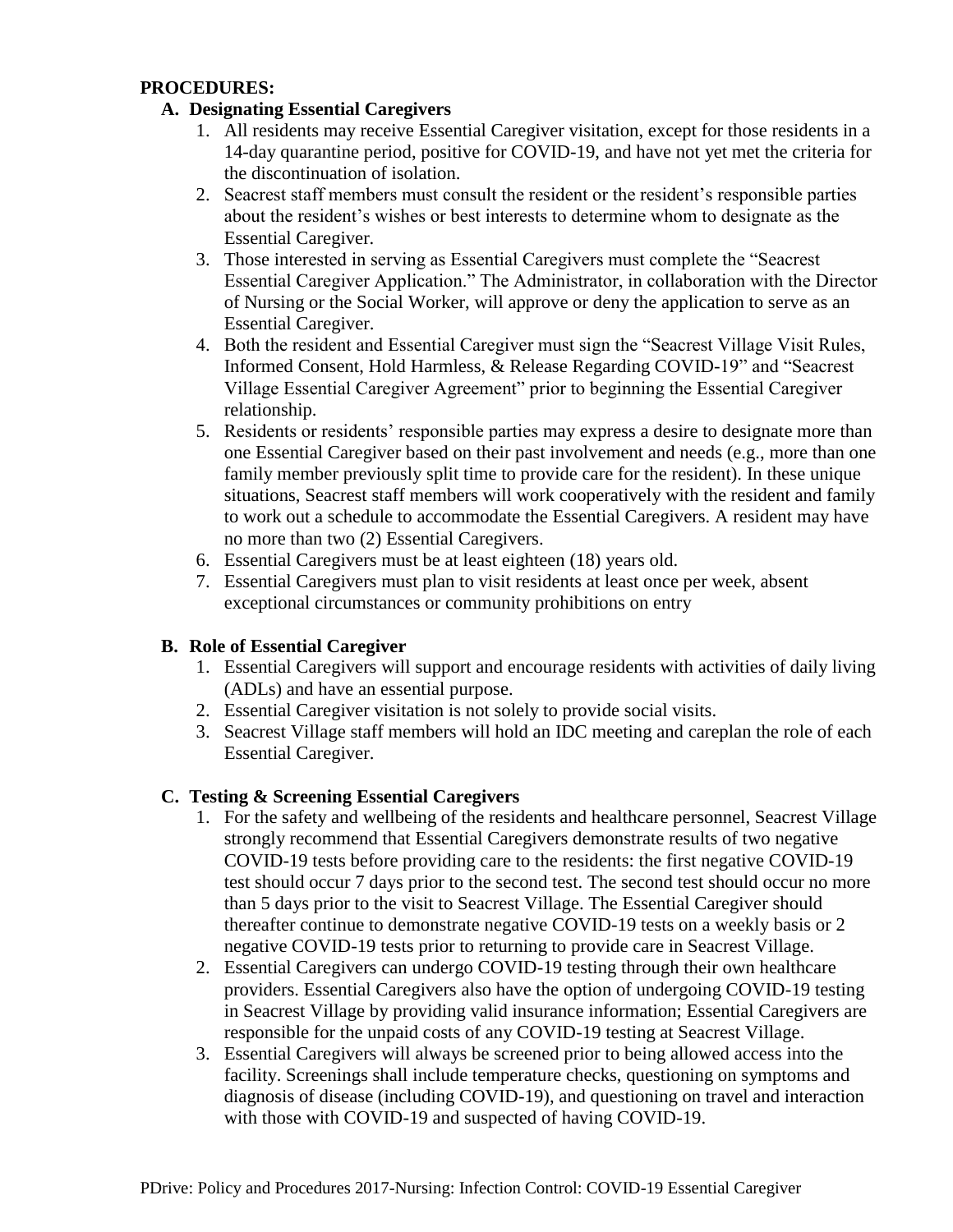4. For the safety and wellbeing of the residents and healthcare personnel, Seacrest Village strongly recommend that Essential Caregivers provide proof of having received a flu vaccination by November 1, 2020.

# **D. Essential Caregiver Visitation Details**

- 1. Essential Caregiver visits will be scheduled in advance. Essential Caregivers may visit during the following hours: M-F, 9am-4pm, and Sa-Su, 10am– 4pm. To reduce congestion during the screening process, Essential Caregivers may not enter the community during the changes of shift.
- 2. When Seacrest is in Phase 0 pursuant to NJ DOH guidance, a resident may have Essential Caregiver care for 1 visit per week for a maximum of 2 hours per visit.
- 3. When Seacrest is in Phase 1 or Phase 2, respectively, pursuant to NJ DOH guidance, a resident may have Essential Caregiver care for two visits per week for a maximum of 2 hours per visit.
- 4. When Seacrest is in Phase 3 pursuant to NJ DOH guidance, regular visitation will resume.
- 5. Essential Caregivers must remain in their assigned areas for the duration of their visits.
- 6. Essential Caregivers must engage in hand hygiene and social distancing from others besides the resident while in the facility.
- 7. The Essential Caregiver must maintain social distancing of at least 6 feet with staff and other residents while in the facility.
- 8. Seacrest Village staff members may stop any Essential Caregiver visit or visits if it is believed that the visit or visits are not in the best interests of the resident or facility.
- 9. Essential Caregivers must sign in and sign out of the facility.
- 10. The Essential Caregiver must always wear proper Personal Protective Equipment while in the facility. Depending on the NJDOH Phase, this PPE include a surgical mask, face shield and/or isolation gown. Essential Caregivers must always wear masks while in the facility.
- 11. Essential Caregivers must provide their own PPE.
- 12. Essential caregivers must watch the Centers for Disease Control and Prevention (CDC) video on donning and doffing PPE <https://www.youtube.com/watch?v=1xy00pLT9M4&feature=youtu.be> and sign an inservice sheet that they have watched the video.